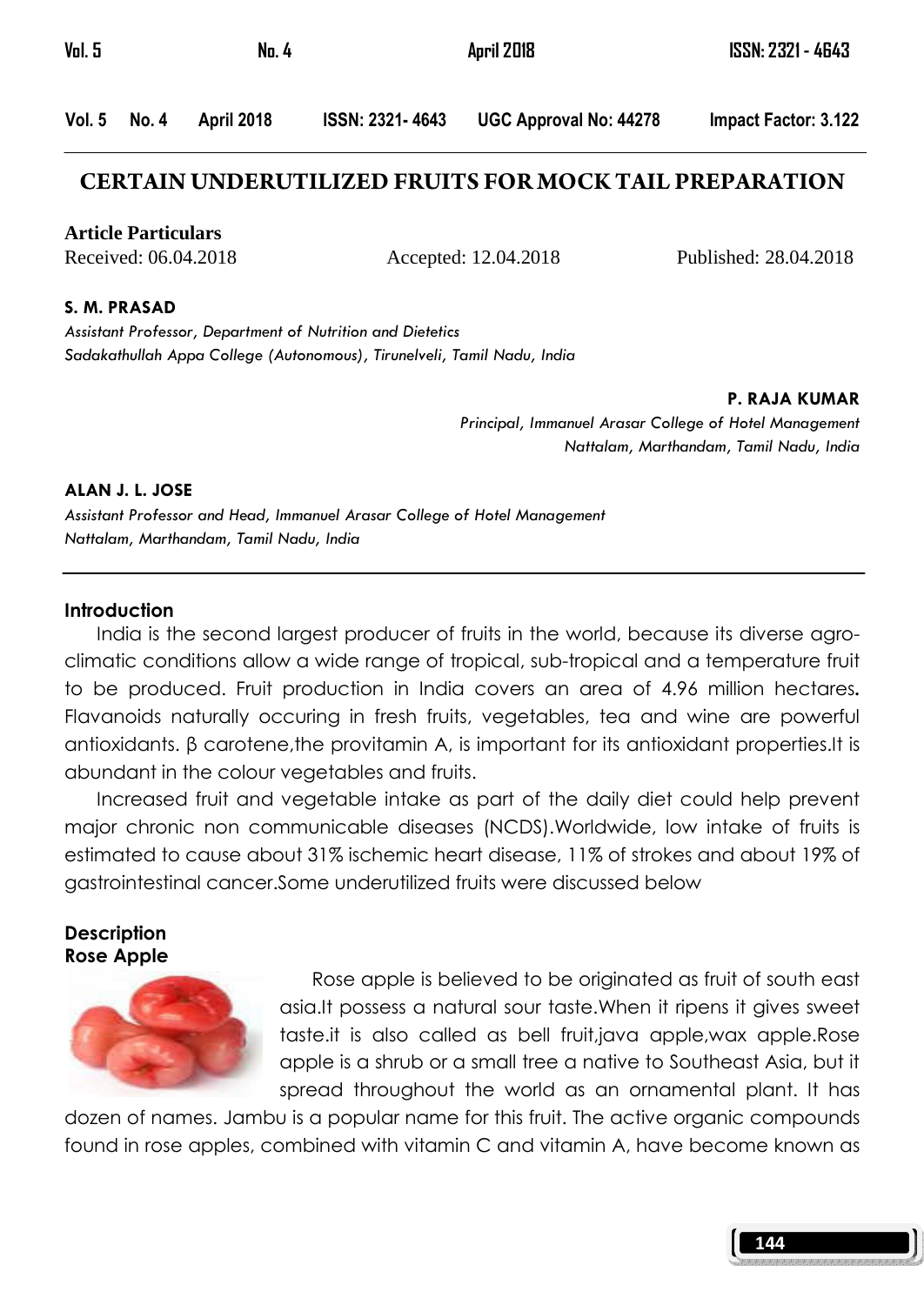effective cancer – prevention treatments. Early research and traditional medical texts claim that prostrate and breast cancer is reduced by adding rose apples to our diet.

## Star Fruit



Star fruit also known as carambola is a star shaped tropical fruit with sweet and sour flavor, believed to contain antioxidant phytonutrient polyphenolic flavonoids. Some of the important flavonoids present are quercetin, epicatechin and Gallic acid. Antioxidants in the form of vitamin C in star fruit help by cleaning the body and slow down the growth of

these free radicals before they cause any damage to healthy cells. Star fruit contains fiber that cleanses toxin storing the colon and since these toxins increase the risk of colon cancer, it neglects the risk as well.

## Passion Fruit



Passion fruit contain powerful phytochemicals called Vitexin, Harmol, and Harmallin. The phytochemicals which can be liable for this particular anti-cancer effect usually are carotenoids as well as polyphenols. Passion fruit also contain vitamin A,

various Flavonoids and phenolic compounds all of which have been linked to anticancer properties, particularly in to term of oral and lung cancers.

## Sour Sop

 A well-known fruit throughout the word rarely found fresh anywhere else. Fruit is large spiny green, with sweat flesh. It contains white pulp with smooth cream with nearly 50-100 black seeds. The seeds are not edible.



Fruit is extremely delicious with sharp aroma and sweet sour taste. Fruits are Ovoid (pear- shaped) large and grow up to 19 centimeters long with soft skin, and spines. Fruits may weigh up to 2 to 5 kg. Leaves of soursop also contain some chemical compounds like Acetogininbulatacin, asimision and sqamosin. These compounds are effective in billing pests & insects. Soursop can be used to make

desserts, Sorbert, pies, ice cream, cakes, preserved and beverages raw young soursop is used as a vegetable in south India recipes for preparing sweat meat.Eating soursop Fruit, may attack cancer cells safety and naturally. Leaves of this fruit kill ten types of cancer cells including colon, prostrate and lung, Soursop possess 1000 times active ingredients stronger than chemotherapy. Itcontains a chemical compound named annonacin which reduces cancer. Since soursop contains vitamin C more in amount, it helps in decreasing in urinary tract infection.